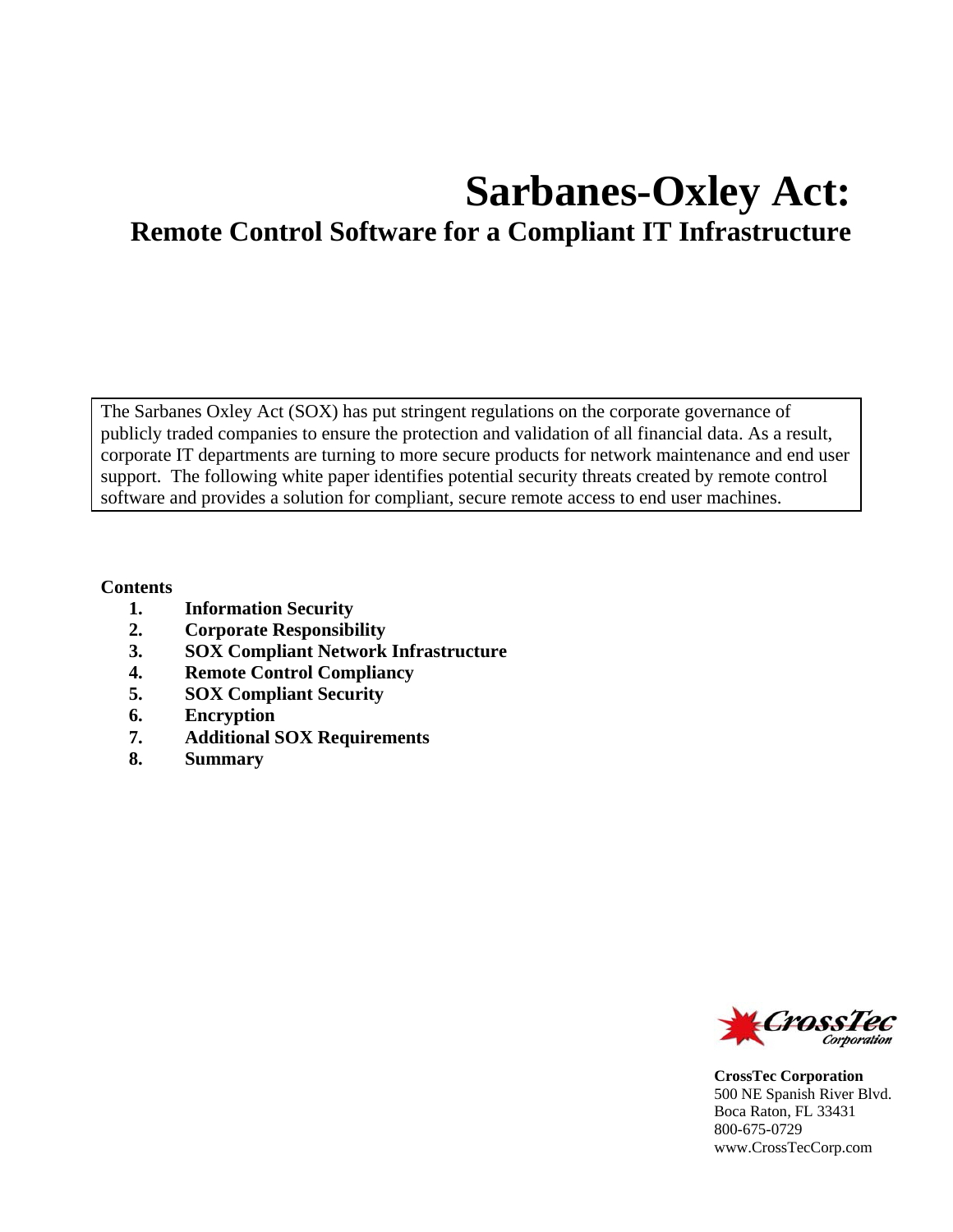# **Sarbanes-Oxley Act: Remote Control Software for a Compliant IT Infrastructure**

In November of 2001, Enron shocked the investment world with the announcement of the largest financial swindle in American history, a betrayal that created a considerable lack of trust and confidence in corporate governance. In response, the Federal Government signed the Sarbanes-Oxley Act (SOX) into law to protect corporations and valuable information used in every day business practices, ensuring the fiscal integrity of public organizations by holding them legally responsible for the accuracy of their financial reports. SOX requirements have forever changed the auditing practices and financial reporting procedures for thousands of corporations nationwide and quickly developed the need for properly secured IT infrastructures.

## **1. Information Security**

Corporate IT departments have been forced to make considerable changes in their accounting practices to comply with SOX rules and regulations. If a problem arises, individual computers and servers on the network are frequently shut down until an IT specialist can address the problem. For instance, when an accountant requests technical support, an IT employee must go to their computer and resolve any technical issues.

Thousands of IT departments utilize remote control software to simplify this process. Remote control technology enables IT employees to access and fix problems anywhere on the network. This eliminates additional travel time, costly labor expenses, and downtime to the user or user group.

# **2. Corporate Responsibility**

One intrusion from a hacker could result in the corruption or deletion of crucial financial records that are necessary for accurately submitting financial and operating reports, further costing the corporation time, energy, and severe penalties. SOX regulations and potential repercussions are compelling reasons for corporate executives to take all the necessary precautions to maintain a SOX compliant network infrastructure.

The SOX Act clearly describes the personal liability of corporate executives of publicly traded companies for the accuracy of financial reports. Under Section 302, it is required that every quarterly and annual financial report submitted to the SEC is personally reviewed and certified by the CEO and CFO. By holding the executive accountable for the actions of the entire organization, SOX demands an accurate account of the company's current and predicted financial status as well as the integrity of reporting true numbers.

Additionally, Section 302 mandates that internal audits of all financial procedures be conducted annually. Inaccurate financial reporting due to a network intrusion or internal mishap may result in fines to the CEO/CFO of as much as \$5 million and/or jail sentences up to twenty years.

## **3. SOX Compliant Network Infrastructure**

In 2004 the Conference Board Commission on Public Trust and Private Enterprise stated that the effective internal control systems should encompass all major areas of risk and vulnerability to operate a company. According to Section 404, all internal controls must be documented, reviewed, validated, and tested to ensure complete effectiveness.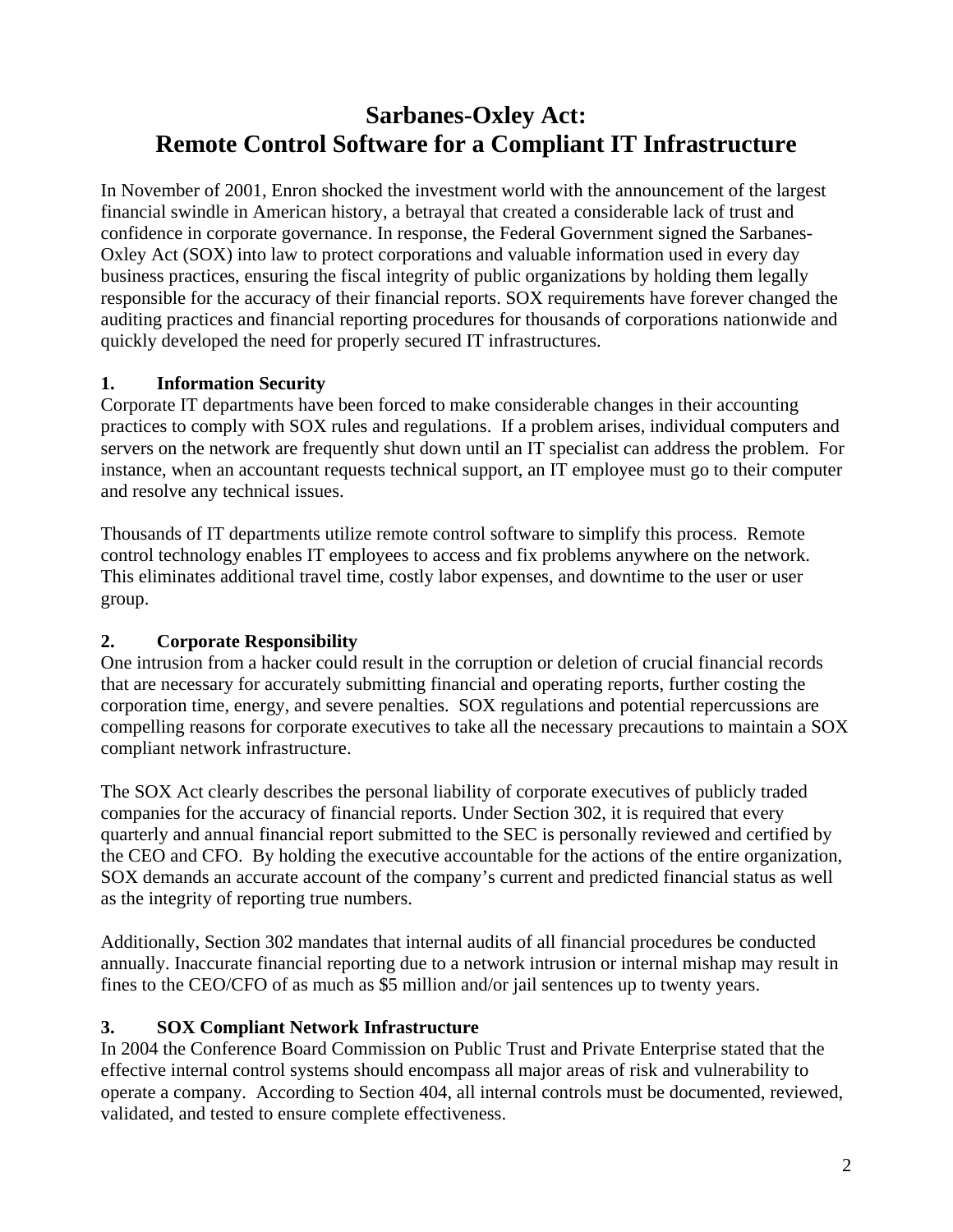The corporate network stores a warehouse of knowledge necessary to the business continuity of an organization. However, most immediate vulnerabilities are usually found on private networks, such as working from home or using a laptop while traveling. It is imperative that system administrators utilize secure technologies that protect virtually all electronic communication in the corporate structures of today.

#### **4. Remote Control Compliancy**

SOX regulations demand strong remote control solutions that protect the transmission of corporate financial data. However, if the remote control application lacks the proper security, points of entry can create holes in the company network, making the application vulnerable to hacker attacks and inconsistent with SOX regulations.

There are two modules that must be present in order to remote control the desktop of a remote computer: a Control and a Client. The Crosstec Control is the administrative computer and the Crosstec Client enables the Crosstec Control to establish the connection and control the Client desktop once a connection has been established. In order for a Crosstec Control to remotely access and control a Client computer, streams of information must be exchanged between the two machines. Therefore, an extremely secure remote control application is needed to protect network access and prevent hackers from intercepting data streams or confidential information.

## **5. SOX Compliant Security**

Remote Control software can be an ideal utility for any organization, but it must conform to SOX regulations. CrossTec provides the security necessary because every connection is authenticated, encrypted, and logged.

Once the system administrator has assigned who can remote control the clients using Active Directory (AD) or basic NT authentication, every time a remote connection is attempted, the Control logging in can be identified by their AD account. Another useful feature of a Remote Control Client is event logging. Every Client should have the ability to log, to the Windows Event Log or a network location, any activity done to the Client machine during a remote session. In the event of an intrusion by a hacker, or just for general auditing purposes, it is important that these logs be accurate and easy to understand. If an unrecognized or outside Control attempts to make a connection to a Client machine, the Client will automatically prevent them from establishing a connection and log the event accordingly.

The CrossTec Client also enables an administrator to restrict Remote Control access to a client. By creating Profiles on the Client machines and associating these Profiles to AD Groups it becomes easy to create multiple sets of permissions depending on which Windows AD Group member is controlling the Client. This allows an administrator to assign remote control permissions for the Help Desk group that are lower than those of the Domain Admins group when connecting to the same Client for example. Also a supervisor that is only using the software to monitor employee actions may have a specific set of privileges that do not include inventory or actual remote control.

For additional authentication and connection restriction options, CrossTec customers may use connection password, which embeds a unique password into the purchased software license group. Therefore, any attempt to connect from an outside Control application that lacks the unique embedded password will be automatically rejected by the Client. This prevents terminated employees with the knowledge of administrative passwords from gaining entry to the network..